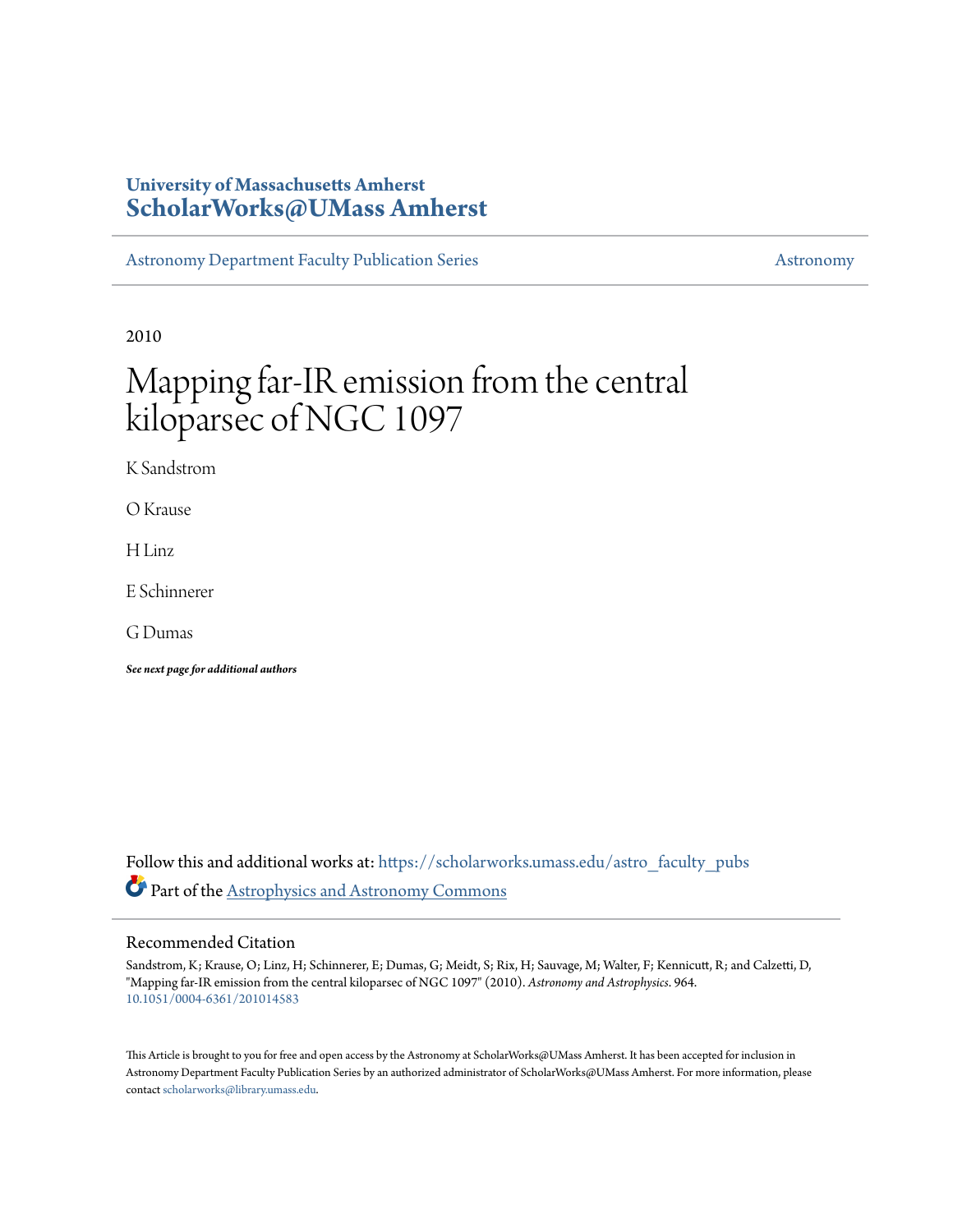### **Authors**

K Sandstrom, O Krause, H Linz, E Schinnerer, G Dumas, S Meidt, H Rix, M Sauvage, F Walter, R Kennicutt, and D Calzetti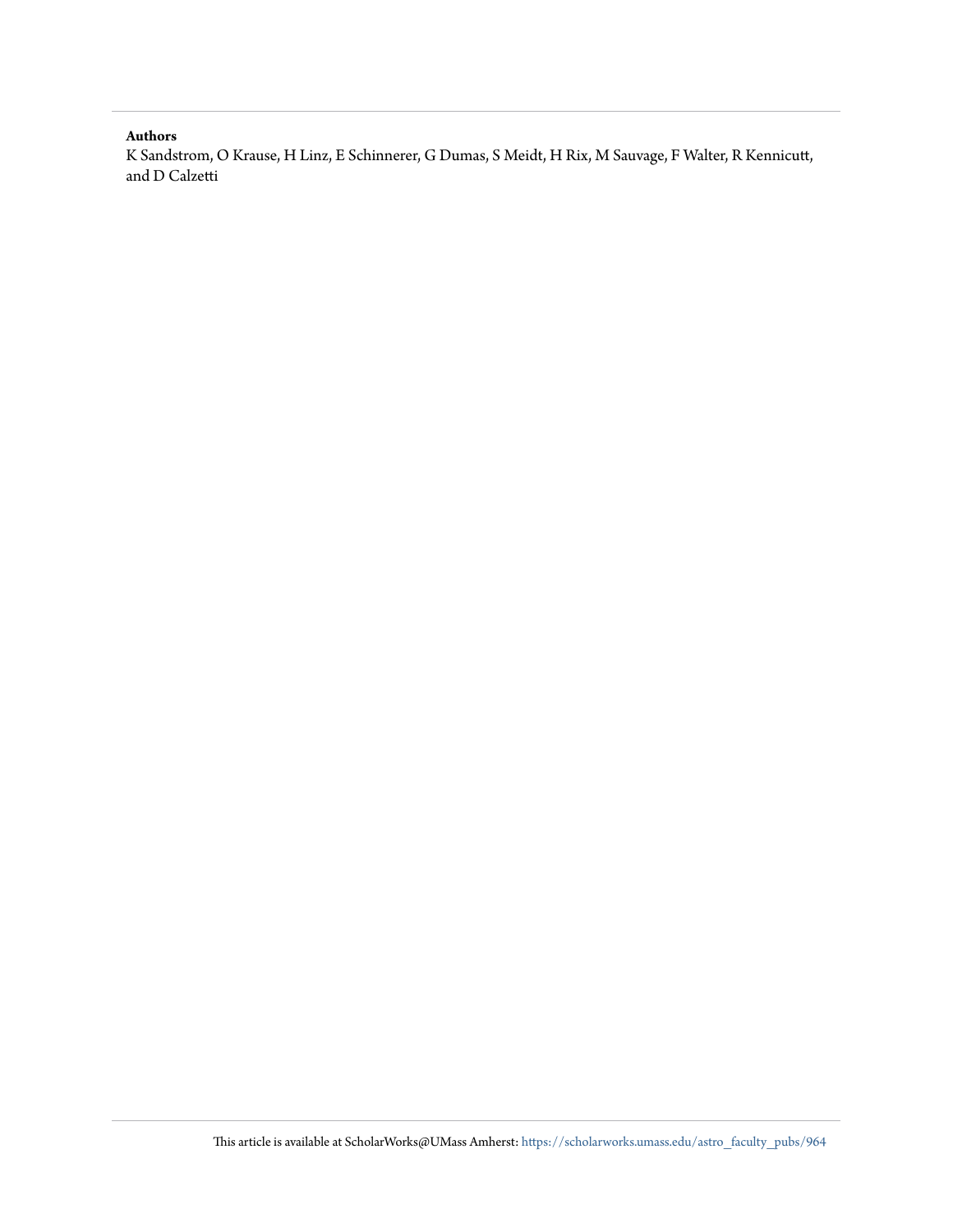# **Mapping far-IR emission from the central kiloparsec of NGC 1097**<sup>⋆</sup>

K. Sandstrom<sup>1</sup>, O. Krause<sup>1</sup>, H. Linz<sup>1</sup>, E. Schinnerer<sup>1</sup>, G. Dumas<sup>1</sup>, S. Meidt<sup>1</sup>, H.-W. Rix<sup>1</sup>, M. Sauvage<sup>2</sup>, F. Walter<sup>1</sup>, R. C. Kennicutt<sup>3</sup>, D. Calzetti<sup>4</sup>, P. Appleton<sup>5</sup>, L. Armus<sup>6</sup>, P. Beirão<sup>6</sup>, A. Bolatto<sup>7</sup>, B. Brandl<sup>8</sup>, A. Crocker<sup>4</sup>, K. Croxall<sup>9</sup>, D. Dale<sup>10</sup>, B. T. Draine<sup>11</sup>, C. Engelbracht<sup>12</sup>, A. Gil de Paz<sup>13</sup>, K. Gordon<sup>14</sup>, B. Groves<sup>8</sup>, C.-N. Hao<sup>15</sup>, G. Helou<sup>5</sup>, J. Hinz<sup>12</sup>, L. Hunt<sup>16</sup>, B. D. Johnson<sup>3</sup>, J. Koda<sup>17</sup>, A. Leroy<sup>18</sup>, E. J. Murphy<sup>6</sup>, N. Rahman<sup>7</sup>, H. Roussel<sup>19</sup>, R. Skibba<sup>12</sup>, J.-D. Smith<sup>9</sup>, S. Srinivasan<sup>19</sup>, L. Vigroux<sup>19</sup>, B. E. Warren<sup>20</sup>, C. D. Wilson<sup>21</sup>, M. Wolfire<sup>7</sup>, and S. Zibetti<sup>1</sup>

*(A*ffi*liations can be found after the references)*

Preprint online version: May 13, 2010

#### **ABSTRACT**

Using photometry of NGC 1097 from the *Herschel* PACS (Photodetector Array Camera and Spectrometer) instrument, we study the resolved properties of thermal dust continuum emission from a circumnuclear starburst ring with a radius ∼ 900 pc. These observations are the first to resolve the structure of a circumnuclear ring at wavelengths that probe the peak (i.e.  $\lambda \sim 100 \mu m$ ) of the dust spectral energy distribution. The ring dominates the far-infrared (far-IR) emission from the galaxy—the high angular resolution of PACS allows us to isolate the ring's contribution and we find it is responsible for 75, 60 and 55% of the total flux of NGC 1097 at 70, 100 and 160 µm, respectively. We compare the far-IR structure of the ring to what is seen at other wavelengths and identify a sequence of far-IR bright knots that correspond to those seen in radio and mid-IR images. The mid- and far-IR band ratios in the ring vary by less than  $\pm 20\%$  azimuthally, indicating modest variation in the radiation field heating the dust on ∼ 600 pc scales. We explore various explanations for the azimuthal uniformity in the far-IR colors of the ring including a lack of well-defined age gradients in the young stellar cluster population, a dominant contribution to the far-IR emission from dust heated by older (> 10 Myr) stars and/or a quick smoothing of local enhancements in dust temperature due to the short orbital period of the ring. Finally, we improve previous limits on the far-IR flux from the inner ∼ 600 pc of NGC 1097 by an order of magnitude, providing a better estimate of the total bolometric emission arising from the active galactic nucleus and its associated central starburst.

#### **1. Introduction**

The central regions of galaxies host some of the most intense star-formation that we can observe in the local Universe in circumnuclear starburst rings. Starburst rings are believed to be the consequence of the pile-up of inflowing gas and dust, driven by a non-axisymmetric potential from a stellar bar, on orbits located near the Inner Lindblad Resonance of the bar [\(Combes & Gerin](#page-5-0) [1985](#page-5-0); [Athanassoula 1992\)](#page-5-1). The high surface densities that exist in the ring lead to high star-formation rates. Indeed starburst rings are one of few regions in non-interacting galaxies where the formation of "super star clusters" commonly occurs [\(Maoz et al. 1996\)](#page-6-0). The stars formed in the ring can be numerous enough to drive the structural evolution of the galaxy [\(Norman et al. 1996](#page-6-1); [Kormendy & Kennicutt 2004](#page-6-2)) and can be the dominant power source for the galaxy's infrared (IR) emission.

Star-formation in circumnuclear rings occurs under conditions not normally found in the disks of galaxies: in addition to their high gas surface densities, these regions have dynamical timescales that are comparable to the lifetimes of massive stars. Understanding star formation in circumnuclear rings has been a long-standing problem [\(Combes 1996\)](#page-5-2). There are two main models: the "popcorn" model [\(Elmegreen 1994\)](#page-5-3), where star-formation is driven by stochastic gravitational fragmentation along the ring, and the "pearls on a string" model, where gas flowing into the ring is compressed near the contact points (i.e. locations where the dust lanes intersect the ring) and then forms stars a short distance downstream (e.g., Böker et al. [2008\)](#page-5-4). The "pearls on a string" model predicts a gradient in the ages of young stellar clusters as one moves away from the contact points. This has been observed in a number of starburst rings (e.g., [Mazzuca et al. 2008;](#page-6-3) Böker et al. 2008). Conversely, many well-studied rings show no evidence for an age gradient [\(Maoz et al. 2001\)](#page-6-4). It is not obvious, however, that a single mode of star-formation must occur in all rings or even at all times in a given ring [\(van de Ven & Chang 2009](#page-6-5)).

KINGFISH (Key Insights into Nearby Galaxies: A Far-Infrared Survey with *Herschel*, PI R. Kennicutt) is an Open-Time Key Program to study the interstellar medium (ISM) of nearby galaxies with far-IR/sub-mm photometry and spectroscopy. Among the unique aspects of the KINGFISH science program is the ability to observe thermal dust emission at unprecedented spatial resolution (∼ 5.6, 6.8 and 11.3′′at 70, 100 and 160  $\mu$ m) using PACS (Photodetector Array Camera and Spectrometer) imaging. High spatial resolution is crucial for observing processes occurring in the central regions of galaxies. These regions represent our best opportunity to study in detail the interplay between dynamics, star-formation and feedback that regulate the fueling of nuclear activity, be it a starburst or an active galactic nucleus (AGN).

Below we present PACS imaging of the galaxy NGC 1097, one of the first KINGFISH targets observed during the *Herschel* Science Demonstration Program (SDP) (for PACS spectroscopy of NGC 1097 see Beir˜ao et al. 2010 and for *SPIRE* observations see Engelbracht et al. 2010). The source NGC 1097 is a barred spiral galaxy located at a distance of 19.1 Mpc [\(Willick et al.](#page-6-6)

<sup>⋆</sup> Herschel is an ESA space observatory with science instruments provided by European-led Principal Investigator consortia and with important participation from NASA.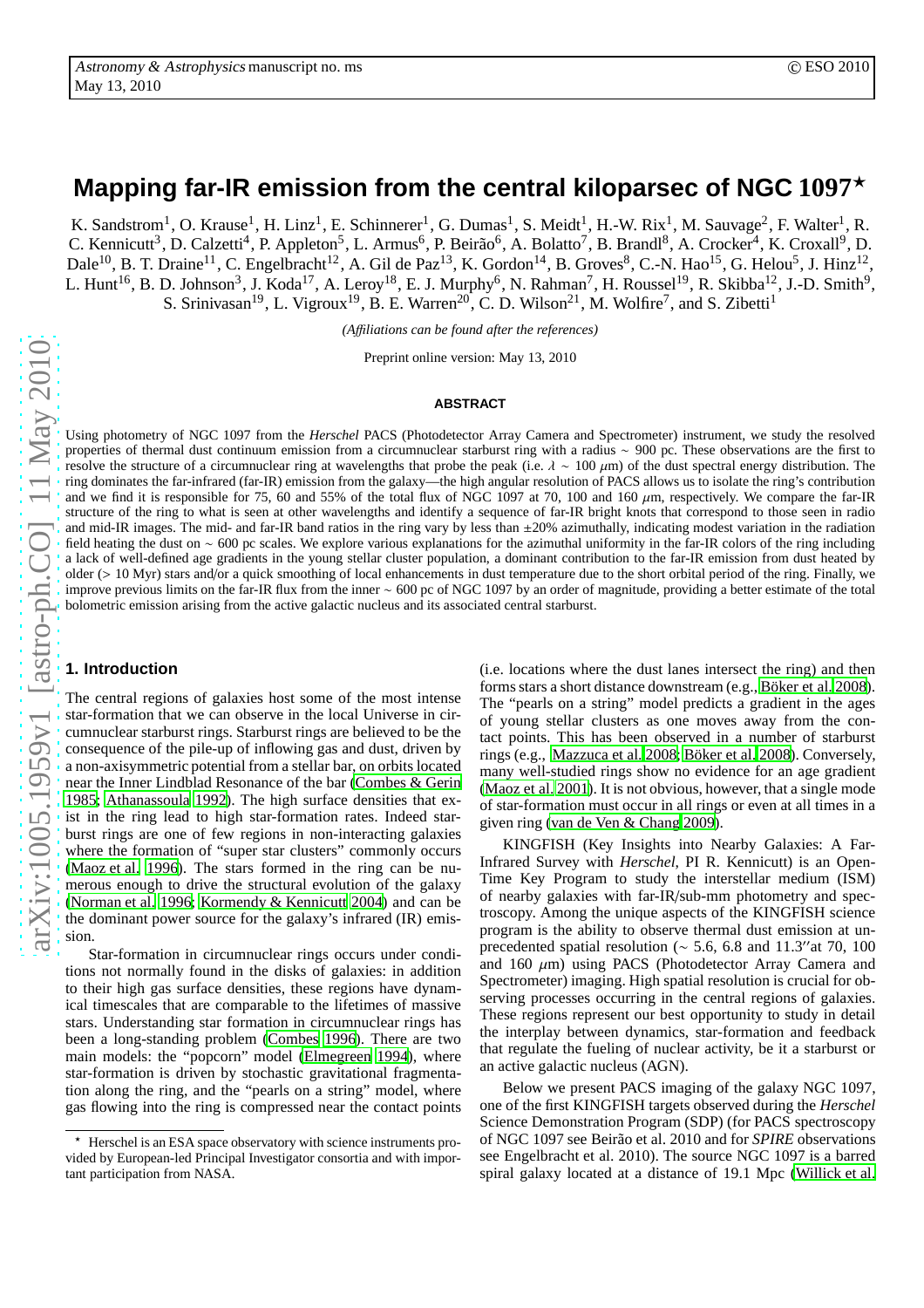[1997](#page-6-6),  $1'' \approx 92$  pc). In its central kpc it hosts an intensely starforming ( $\sim 5 \text{ M}_{\odot} \text{ yr}^{-1}$ ; [Hummel et al. 1987\)](#page-6-7) ring with a radius of ~ 900 pc. The ring's rotation speed of ~ 300 km s<sup>-1</sup> (corrected for inclination, [Storchi-Bergmann et al. 1996\)](#page-6-8), corresponds to a rotation period of ∼ 18 Myr. The galaxy's nucleus is classified as a LINER from optical emission line diagnostics [\(Phillips](#page-6-9) et al. [1984](#page-6-9)), but is shown to be a Seyfert 1 by its double-peaked  $H\alpha$ profile [\(Storchi-Bergmann et al. 1993\)](#page-6-10). UV spectroscopy has revealed a few Myr old burst of star-formation in the central 9 pc of the galaxy [\(Storchi-Bergmann et al. 2005\)](#page-6-11). With the high spatial resolution of *Herschel* PACS, we can resolve the starburst ring and inner 600 pc of NGC 1097 for the first time at wavelengths near the peak of the dust spectral energy distribution (SED).

#### **2. Observations and data reduction**

The galaxy NGC 1097 was observed with the PACS instrument (Poglitsch et al. 2010) on the *Herschel* Space Observatory (Pilbratt et al. 2010) on 2009 December 20 during the SDP. We obtained 15′ long scan-maps in two orthogonal directions at the medium scan speed  $(20^{\prime\prime} \text{s}^{-1})$ . The scan position angles  $(45^{\circ} \text{ rel-})$ ative to the scan direction) provide homogeneous coverage over the mapped region. The total on-source times per pixel were approximately 150, 150, and 300 seconds for 70, 100 and 160  $\mu$ m, respectively.

The raw data were reduced with HIPE (Ott 2010), version 3.0, build 455. Besides the standard steps leading to level-1 calibrated data, second-level deglitching and correction for offsets in the detector sub-matrices were performed. The data were then highpass-filtered using a median window of 5′ to remove the effects of bolometer sensitivity drifts and 1/f noise. We masked out emission structures (visible in a first iteration of the mapmaking) with a 5'-wide mask before computing this running median to prevent subtraction of source emission. Although the filtering may remove some extended flux from the galaxy, because we are primarily interested in the very bright central 1′ of NGC 1097 this effect will be negligible. Finally, the data were projected onto a coordinate grid with 1′′ pixels.

After pipeline processing we applied flux correction factors from the PACS team to adjust the calibration. The current calibration has uncertainties of  $\sim$  10, 10, and 20% for the 70, 100 and 160  $\mu$ m bands, respectively (Poglitsch et al. 2010). Because we aim to compare our PACS observations with ancillary data at other wavelengths, we adjusted the relative astrometry of the PACS observations to match that of the *Spitzer*  $24 \mu m$  from SINGS (Spitzer Infrared Nearby Galaxies Survey: [Kennicutt et al. 2003\)](#page-6-12). This was done by measuring the positions of background point-sources in the MIPS 24  $\mu$ m (Multi-Band Imaging Photometer) and PACS  $100 \mu m$  images, adjusting the PACS 100  $\mu$ m astrometry, assuming the relative astrometry for the PACS bands is well-calibrated and transferring the solution to the other bands. The offset between the PACS and MIPS astrometry was ∼ 2 ′′. The one-sigma surface brightness sensitivities per pixel of the final maps are 5.9, 6.2 and 3.3 MJy sr<sup>−</sup><sup>1</sup> . In Fig [1](#page-4-0) we show the three PACS images with a logarithmic stretch to highlight the spiral arms. Note that below we extract photometry from the images at their native resolution using apertures larger than the beam size of the lowest resolution map.

### **3. Herschel PACS observations of the circumnuclear ring in NGC 1097**

The most prominent far-IR structure in NGC 1097 is its circumnuclear starburst ring, shown in Fig [2](#page-4-1) at a variety of wavelengths. The PACS angular resolution allows us to clearly separate the contribution of the ring and nucleus from the galaxy's emission for the first time at wavelengths that probe the peak of the dust SED. Summing the emission within a radius of 20′′(1.8 kpc) of the center and comparing it with the total flux from the galaxy, we find that the ring and nucleus emit 75, 60 and 55% of the total flux of NGC 1097 at 70, 100 and 160  $\mu$ m, respectively (there is some galactic emission within 1.8 kpc that is not associated with the ring or nucleus, but this component is negligible). These measurements imply that the SED of the more extended galactic emission peaks at longer wavelengths than the SED of the ring. Indeed, by fitting a modified blackbody to the MIPS and *SPIRE* photometry of the galaxy, Engelbracht et al. (2010) find that the central region of NGC 1097 is 22% warmer than the disk.

The mid- and far-IR images of the ring in Fig [2](#page-4-1) show similar structures. The ring is continuous (i.e. no obvious gaps) with a series of bright knots. The same knots are visible in each PACS image, although at 160  $\mu$ m they are not well-resolved. At 70 and 100  $\mu$ m, the surface brightness of the ring varies by less than  $\pm 15\%$  about the mean on 600 pc scales. The variations at 24  $\mu$ m on the same spatial scales are  $\pm 25\%$ . The similarities from midto far-IR suggest that dust temperatures are not varying substantially in the ring, which we quantify below.

It is interesting to note that the same pattern of bright knots is not observed in carbon monoxide (CO) (shown in panel h of Fig [2\)](#page-4-1) or other dense gas tracers at comparable resolution [\(Kohno et al. 2003;](#page-6-13) [Hsieh et al. 2008](#page-6-14)). Instead the CO intensity peaks near the contact points and is much fainter over the rest of the ring. The differences between the far-IR and CO emission may be due to different CO excitation mechanisms in the shocked gas near the contact points or by the consumption and/or dissociation of molecular gas by star-formation events shortly downstream from the contact points. Three of the bright knots are also prominent in 3.5 cm radio continuum (as shown in panel f of Fig [2\)](#page-4-1). [Beck et al. \(2005\)](#page-5-5) showed that the radio knots have a flatter radio spectral index than the rest of the ring, most likely due to either a contribution from free-free emission from H II regions or synchrotron emission from young supernova remnants (SNRs), which has an intrinsically flatter spectrum. Because young SNRs will heat only a small fraction of the dust, an enhancement of thermal radio continuum and dust heating in and around H II regions may be the best explanation for the origin of the coincident bright radio and far-IR knots.

In Fig [3](#page-5-6) we show the mid- and far-IR band ratios as a function of azimuthal angle. The surface brightness was measured in 9 azimuthal bins with inner and outer radii of 5 and 15′′ to adequately sample the PSF out to 100  $\mu$ m. The largest variations are in the 24/70 ratio, which peaks shortly downstream from the northernmost contact point, and varies by  $\pm 15\%$ . The 70/100 ratio varies by less than  $\pm 5\%$  around the ring. If there is a welldefined age gradient along the ring as predicted by the "pearls on a string" model, one might expect a gradient in dust temperatures moving away from the contact points. In the youngest star-forming regions, the radiation field will be more intense due to the presence of the most massive and short-lived stars and the regions will be more compact. Both of these effects lead to hotter dust temperatures. For instance, [Groves et al. \(2008\)](#page-6-15) modeled the spectra of the H II regions plus surrounding photodissociation region for star clusters with ages between 0.1−10 Myr. They find that for a cluster mass of  $\sim 10^5$  M<sub>☉</sub> and an ISM pressure of P/k  $\sim 10^6$  K cm<sup>-3</sup> (approximately what has been deduced for the ISM in the circumnuclear ring by [Hsieh et al.](#page-6-14) [2008\)](#page-6-14), the 24/70 and 70/100 band ratios decrease by 90 and 70% (factors of ∼ 7 and 3, respectively) as the cluster ages from 1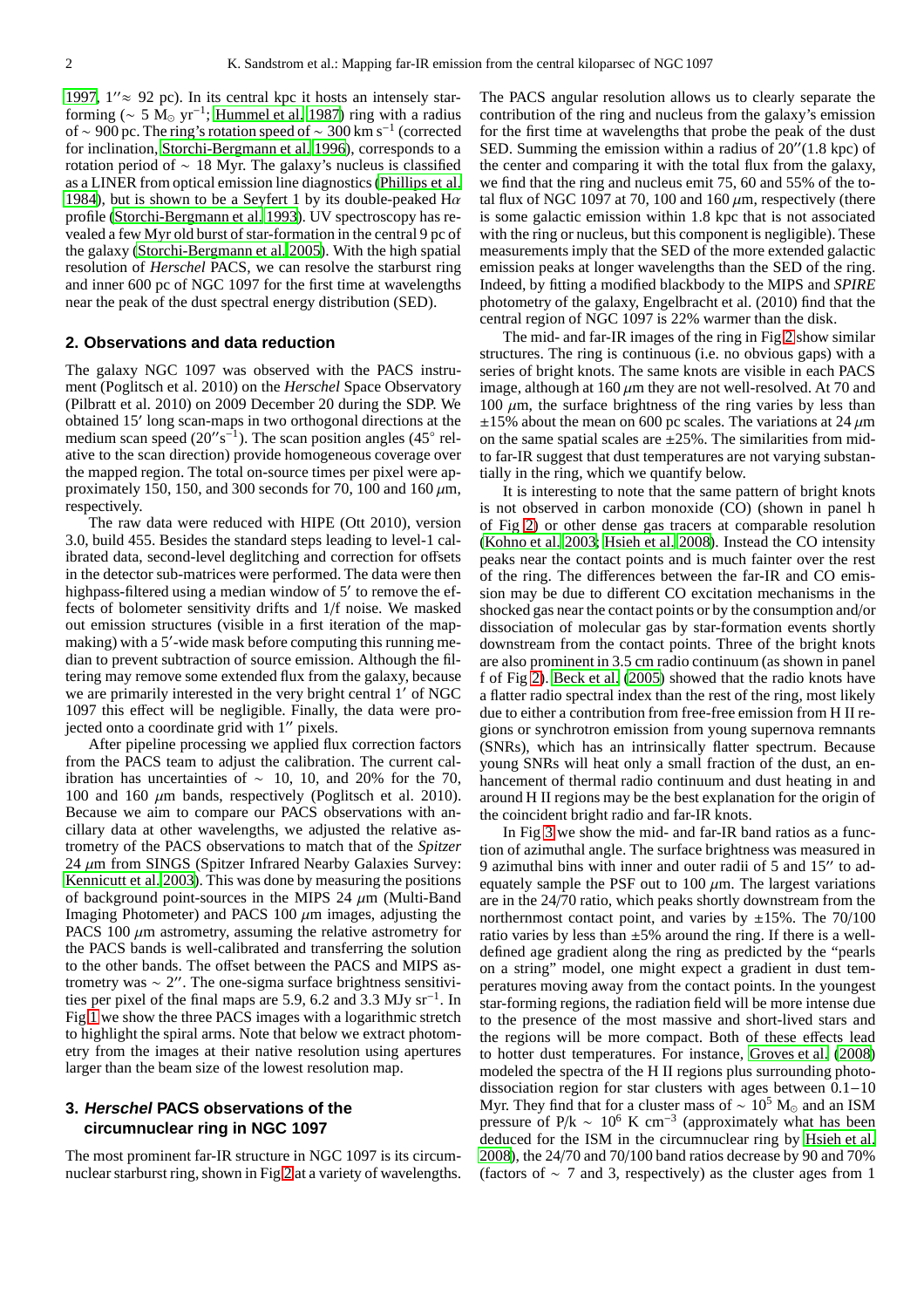

<span id="page-4-0"></span>**Fig. 1.** PACS observations of NGC 1097 and an optical BVR image from the SINGS ancillary observations [\(Kennicutt et al. 2003\)](#page-6-12) for comparison. The 70, 100 and 160  $\mu$ m bands are shown with a logarithmic stretch that highlights the spiral arms. The white square in each panel shows the location of the region presented in Fig [2.](#page-4-1)



<span id="page-4-1"></span>**Fig. 2.** Circumnuclear ring of NGC 1097 at a variety of wavelengths. Each image is shown at its native resolution: ∼ 6, 7 and 12′′ for PACS 70, 100 and 160; ~ 6" for MIPS 24; ~ 4" for the 3.5 cm radio continuum [\(Beck et al. 2005\)](#page-5-5) and CO J=(2-1) [\(Hsieh et al.](#page-6-14) [2008](#page-6-14)); ~ 2″ for IRAC 8.0 μm; and ~ 1″ for the optical B, V, and R imaging [\(Kennicutt et al. 2003\)](#page-6-12). All images, except the threecolor BVR image, are normalized to the surface brightness of the ring at the location (−8 ′′ ,−1 ′′), i.e. the brightest knot in the PACS 70 image. The approximate locations of the dust lanes that feed the circumnuclear ring are overlayed on the BVR three-color image and the locations of the contact points are identified with black asterisks and labeled with "N" and "S". Material in the ring rotates clockwise as shown with the arrow in panel h. Note that at this stretch the central source is not visible at  $70 \mu m$ .

to 10 Myr. The [Groves et al.](#page-6-15) [\(2008\)](#page-6-15) models represent an upper bound to the band ratio variation we could expect if the ring was comprised solely of a well-defined sequence of aging clusters between 1−10 Myr old.

That we do not see large mid- and far-IR band ratio gradients does not rule out the existence of "pearls on a string" in favor of "popcorn" in NGC 1097, however. It may be the case that dust in the ring is predominantly heated by the radiation field from older stars (e.g. B stars with lifetimes of 10-100 Myr), which are uniformly distributed around the ring after a number of revolutions. Stellar population studies of the central kpc of NGC 1097 have shown that intermediate age stars make a considerable contribution to the UV radiation field in the vicinity of the ring (e.g. [Bonatto et al. 1998\)](#page-5-7). In this situation, the variation due to an age gradient would be diluted depending on the relative contribution of young clusters to the total dust heating. In addition, one might expect that given the fast dynamical time in the ring that local enhancements of dust heating are quickly wiped out. Stars and interstellar matter in NGC 1097's ring traverses the distance between the two contact points in  $\sim$  9 Myr. Even assuming that the cluster formation happens instantaneously after entering the ring, there will still be an abundance of massive stars by the time the cluster crosses half the ring.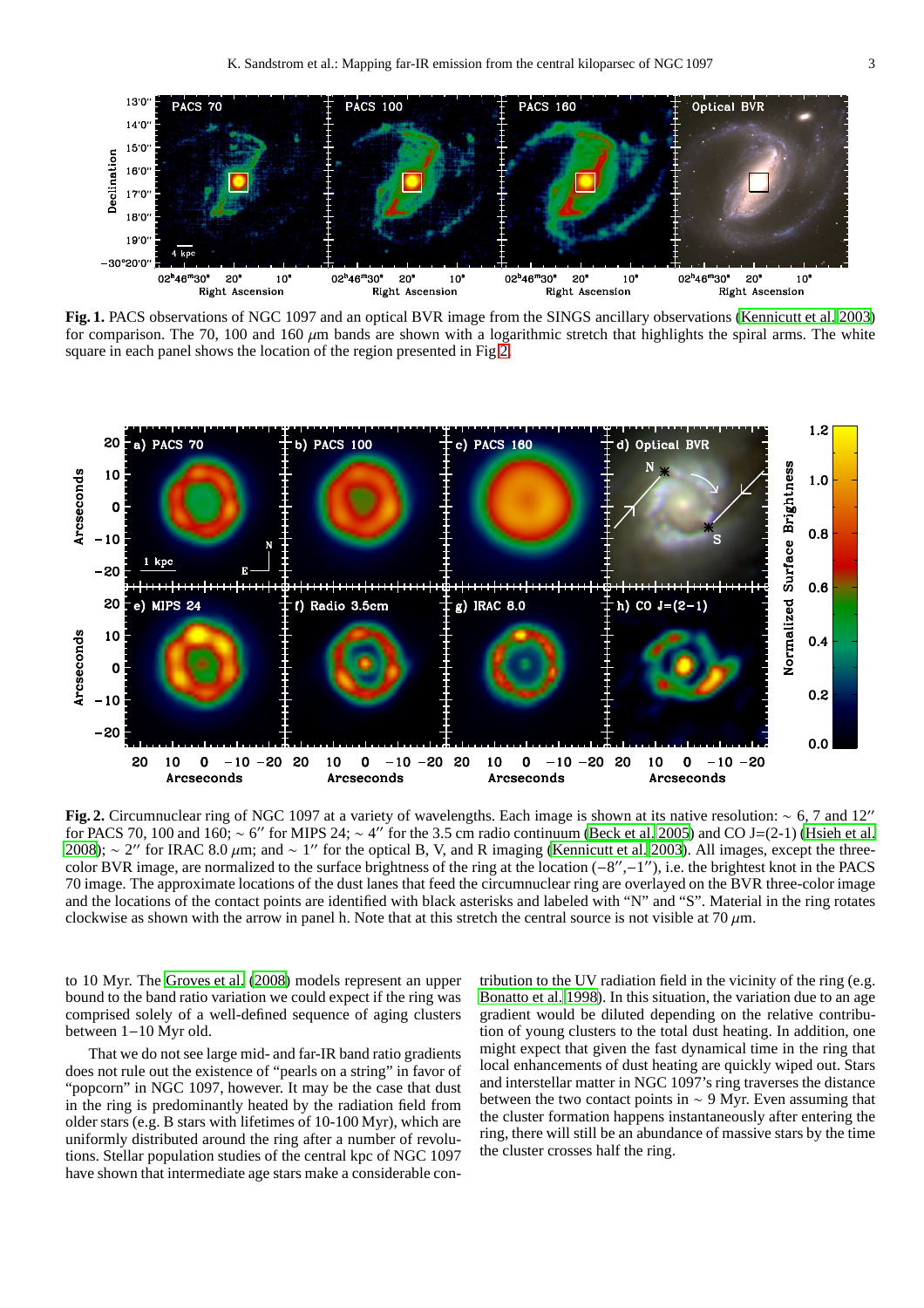

<span id="page-5-6"></span>**Fig. 3.** Azimuthal variations of the mid- and far-IR band ratios with azimuth in the ring. The x-axis shows the position angle from North through East (increasing counter-clockwise from North on Fig [2\)](#page-4-1). Note that the first point is repeated at 380◦ . The band ratios are normalized to their mean values: 0.487, 0.069, and 0.776 for the 8.0/24, 24/70 and 70/100 ratios, respectively. The contact points of the dust lanes and the direction of rotation for the ring are labeled on the plot.

#### **4. Limits on the nuclear flux in the far-IR**

High resolution imaging at mid- and near-IR wavelengths of the nucleus of NGC 1097 shows an unresolved central point source [\(Prieto et al. 2005;](#page-6-16) [Mason et al. 2007](#page-6-17)) which contains a nuclear starburst [\(Storchi-Bergmann et al. 2005\)](#page-6-11) and the AGN. No observations can yet resolve the AGN or central starburst, but it is still possible to distinguish the contributions of the different sources to some degree. [Mason et al. \(2007\)](#page-6-17), for instance, found that the 12 and 18  $\mu$ m emission arises primarily from dust heated by the nuclear starburst rather than the AGN torus. In NGC 1097, previous far-IR flux limits for the nucleus were dominated by the starburst ring and provide limited information about the nuclear starburst or the AGN. With our *Herschel* observations, we can place limits on the flux arising in the central ∼ 600 pc. We use the PACS PSF observations of Vesta with a 20"s<sup>-1</sup> scan speed scaled to match the peak intensity of the point source we see in the center. Our scaled-PSF photometry is possible at 70 and  $100 \mu m$ , but not at  $160 \mu m$  where the central source is not well-resolved. The best scaled PSF has a total flux of 3.5 and 7.3 Jy at 70 and 100  $\mu$ m. Without more detailed modeling of the nuclear region these measurements should only be considered upper limits. However, they improve constraints on the nuclear flux by more than an order of magnitude as shown in Fig [4,](#page-5-8) which presents the SED of the nucleus from a compilation by [Prieto et al.](#page-6-18) [\(2010\)](#page-6-18).

#### **5. Conclusions**

We have presented *Herschel* PACS observations from KINGFISH of the inner kpc of the barred spiral galaxy NGC 1097. These are the first observations to resolve a starburst ring at wavelengths probing the peak of the dust SED. We show a comparison of the ring in a variety of tracers and find similar bright knots in the mid- and far-IR and radio continuum. These



<span id="page-5-8"></span>**Fig. 4.** SED of the nuclear region from the compilation of [Prieto et al. \(2010\)](#page-6-18) (P10) and the SED of the whole galaxy from [Dale et al.](#page-5-9) [\(2007\)](#page-5-9) (D07). The black crosses show the D07 SED overlaid with their best-fit model to the MIPS observations. The blue squares show PACS and *SPIRE* fluxes for NGC 1097 from KINGFISH observations (see Engelbracht et al. 2010 for discussion of the *SPIRE* observations). The black asterisks show observations at high spatial resolution (on the order of 1′′ or less). The red points are lower resolution IR measurements of the central region which are dominated by the flux from the starburst ring. The green arrows show the new limits we can place on the nuclear flux using our PACS observations.

knots do not correspond to the same knots traced by CO. We find modest variation azimuthally in the mid- and far-IR band ratios suggesting that either there is no azimuthal age gradient, as would be predicted by the "pearls on a string" mode of star-formation, that dust heating is dominated by an older stellar population and/or that the dust heating variations get quickly erased over the short ring orbital period ( $\sim$  18 Myr). Finally, we place an order-of-magnitude tighter constraint on the far-IR emission originating in the central ∼ 600 pc of the galaxy.

*Acknowledgements.* The authors thank R. Beck for the radio continuum data and P.-Y. Hsieh for the CO data. K.S. would like to thank G. van de Ven and L. Burtscher for useful discussions. PACS has been developed by a consortium of institutes led by MPE (Germany) and including UVIE (Austria); KU Leuven, CSL, IMEC (Belgium); CEA, LAM (France); MPIA (Germany); INAF- IFSI/OAA/OAP/OAT, LENS, SISSA (Italy); IAC (Spain). This development has been supported by the funding agencies BMVIT (Austria), ESA-PRODEX (Belgium), CEA/CNES (France), DLR (Germany), ASI/INAF (Italy), and CICYT/MCYT (Spain).

#### **References**

- <span id="page-5-1"></span>Athanassoula, E. 1992, MNRAS, 259, 345
- <span id="page-5-5"></span>Beck, R., Fletcher, A., Shukurov, A., et al. 2005, A&A, 444, 739

Beirão et al. 2010

- <span id="page-5-4"></span>Böker, T., Falcón-Barroso, J., Schinnerer, E., Knapen, J. H., & Ryder, S. 2008, AJ, 135, 479
- <span id="page-5-7"></span>Bonatto, C., Pastoriza, M. G., Alloin, D., & Bica, E. 1998, A&A, 334, 439
- <span id="page-5-2"></span>Combes, F. 1996, in ASP Conf. Ser., Vol. 91, IAU Colloq. 157: Barred Galaxies, ed. R. Buta, D. A. Crocker, & B. G. Elmegreen, 286–+
- <span id="page-5-0"></span>Combes, F. & Gerin, M. 1985, A&A, 150, 327
- <span id="page-5-9"></span>Dale, D. A., Gil de Paz, A., Gordon, K. D., et al. 2007, ApJ, 655, 863
- <span id="page-5-3"></span>Elmegreen, B. G. 1994, ApJ, 425, L73
- Engelbracht et al. 2010